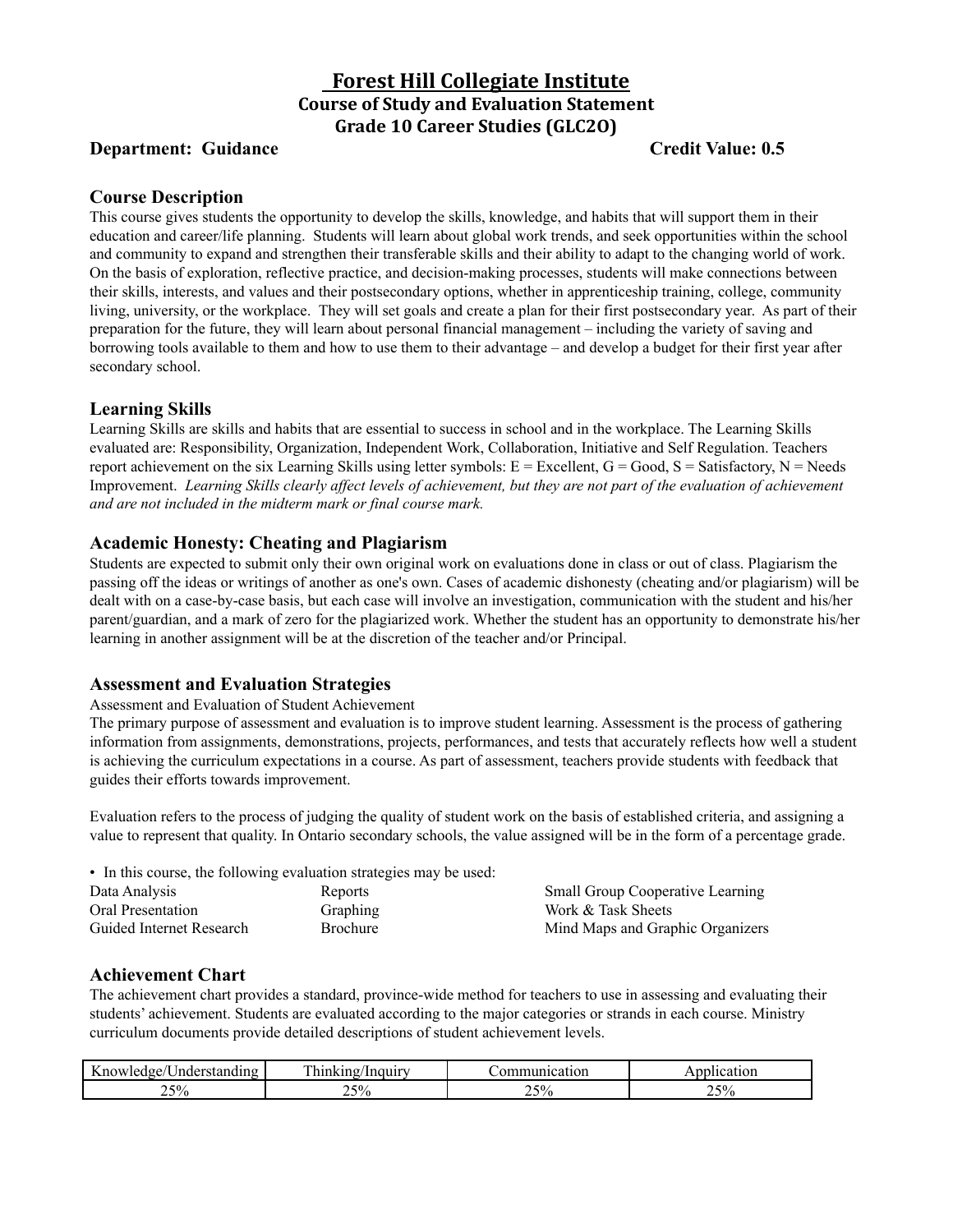## **Term Work: 70%**

Students need to demonstrate achievement of all the overall expectations of the course. 70% of the final mark in the course will be based on work done throughout the course. Evaluations that are late, missing, and/or incomplete will affect a student's grade. See FHCI Evaluation Policy as printed in the Student Agenda Book for information about late, missed, and/or incomplete assignments.

The term is divided into three main units:

|  |  | Unit 1: Developing the Skills, Strategies, and Habits Needed to Succeed |
|--|--|-------------------------------------------------------------------------|
|  |  |                                                                         |

| Weeks  | <b>Overall Expectations</b>                                                                                                                                                                                                                 |
|--------|---------------------------------------------------------------------------------------------------------------------------------------------------------------------------------------------------------------------------------------------|
| 1 Week | Demonstrate an understanding of the skills, strategies, and habits that can contribute to success<br>$\circ$<br>in the pursuit of educational and career/life opportunities and in the achievement of a healthy<br>school/life/work balance |
|        | Apply various decision-making strategies to help them set goals, reflecting on and documenting<br>their goal-setting process                                                                                                                |
|        | Develop a personal profile based on an exploration of their interests, values, skills, strengths,<br>and needs, and examine the range of factors that can influence their future education and<br>career/life opportunities                 |

#### **Unit 2: Exploring and Preparing for the World of Work**

| <b>Weeks</b> | <b>Overall Expectations</b>                                                                                                                                                                                                                                                                                     |
|--------------|-----------------------------------------------------------------------------------------------------------------------------------------------------------------------------------------------------------------------------------------------------------------------------------------------------------------|
| 1.5 Weeks    | Demonstrate an understanding, based on research, of a variety of local and global trends related<br>$\Omega$<br>to work and employment, including the effect some of those trends have had on workers;' rights<br>and responsibilities and on the role of transferable skills in career development today       |
|              | Develop a plan for their first postsecondary year, whether in apprenticeship, college, community<br>living university, or the workplace, and prepare a variety of materials for communicating their<br>strengths and aspirations to prospective mentors, program administrators, employers, and or<br>investors |

#### **Unit 3: Planning and Financial management to Help Meet Postsecondary Goals**

| Weeks     | <b>Overall Expectations</b>                                                                                                                                                                                                                                                                                              |
|-----------|--------------------------------------------------------------------------------------------------------------------------------------------------------------------------------------------------------------------------------------------------------------------------------------------------------------------------|
| 1.5 Weeks | Demonstrate an understanding of responsible management of financial resources and of services<br>$\Omega$<br>available to support their financial literacy as they prepare a budget for their first postsecondary<br>year                                                                                                |
|           | Taking their personal profile into account, explore, research, and identify a few postsecondary<br>$\circ$<br>destinations of interest, whether in apprenticeship training, college, community living,<br>university, or the workplace, and investigate the secondary school pathways that lead to those<br>destinations |
|           | Mental Health and well Being of students in school and the workplace                                                                                                                                                                                                                                                     |

# **Final Evaluations = 30%(Pending)**

# **Culminating Activity: My Educational and Career Path**

**Grade Based on Course Culminating Activities**